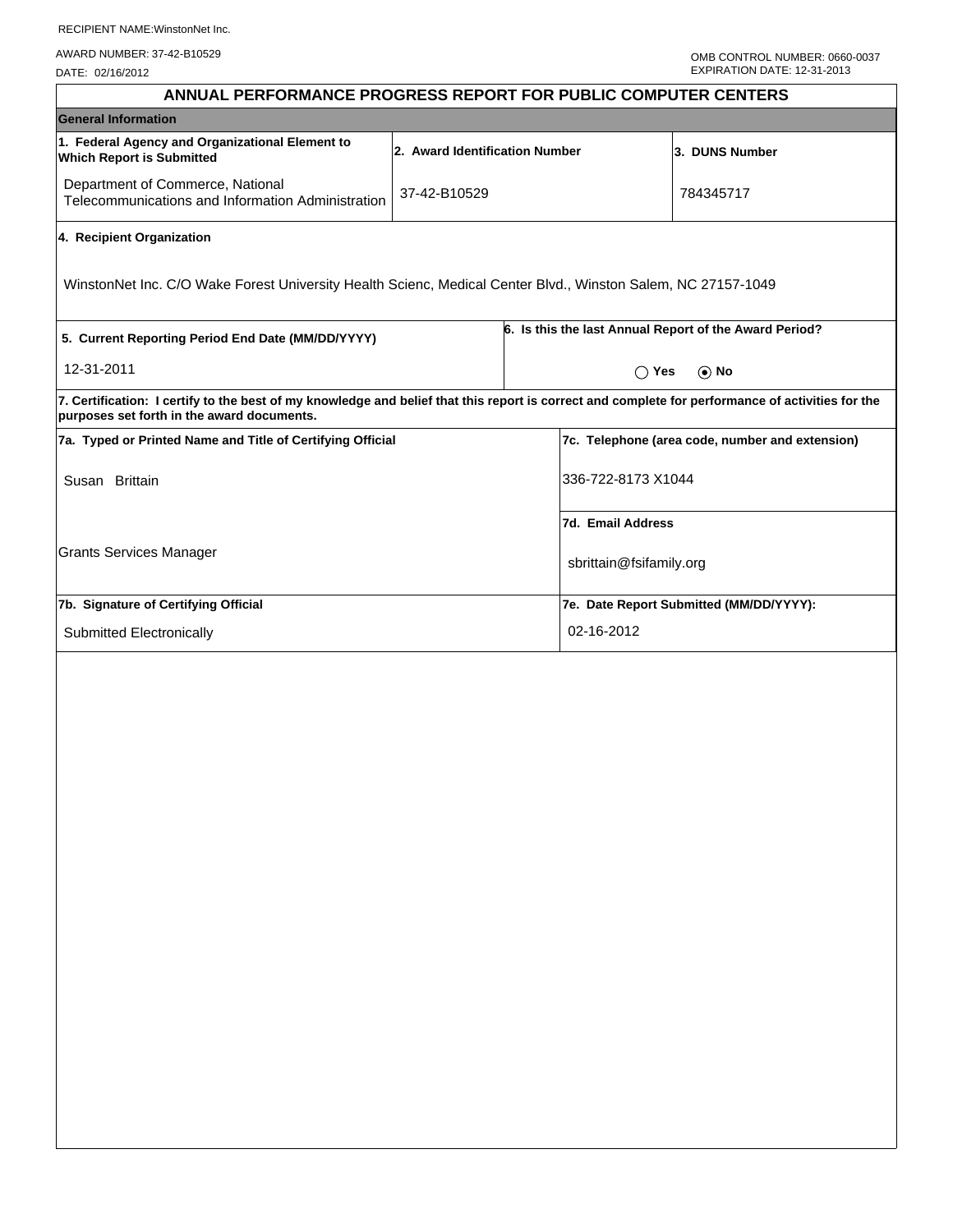AWARD NUMBER: 37-42-B10529

DATE: 02/16/2012

 **PROJECT INDICATORS**

**1. Are you establishing new Public Computer Centers (PCCs) or improving existing PCCs?**

◯ New ◯ Improved **Both** 

**2. How many PCCs were established or improved, and what type of institution(s) were they associated with? Please provide actual total numbers to date. Figures should be reported cumulatively from award inception to the end of the most recent calendar year. Recipients should only count the PCCs that were fully established or in which improvements have been fully completed in that year (that is, partial improvements should not be counted).**

| <b>Institutions</b>                                            | <b>Established</b> | <b>Improved</b> | Total |  |
|----------------------------------------------------------------|--------------------|-----------------|-------|--|
| Schools (K-12)                                                 | 0                  | 0               | 0     |  |
| <b>Libraries</b>                                               | 0                  | 0               |       |  |
| <b>Community Colleges</b>                                      | 6                  | 0               | 6     |  |
| <b>Universities / Colleges</b>                                 |                    | 0               |       |  |
| <b>Medical / Health care Facilities</b>                        | 0                  | $\Omega$        | 0     |  |
| <b>Public Safety Entities</b>                                  | 0                  | 0               | 0     |  |
| Job-Training and/or Economic Development<br><b>Institution</b> | 0                  | 0               | 0     |  |
| <b>Other Community Support-Governmental</b>                    | 0                  | $\mathbf 0$     | 0     |  |
| (please specify):                                              |                    |                 |       |  |
| Other Community Support-Non-Governmental                       |                    |                 |       |  |
| (please specify): churches, recreation centers,<br>nonprofits  | 5                  | 28              | 33    |  |

**3. Please complete the following chart for each PCC established or improved using BTOP funds. Please provide actual total numbers to date.**

| 3.a. New PCCs |  |  |  |
|---------------|--|--|--|
|---------------|--|--|--|

| <b>New PCC Address</b>                                                                                           | Number of<br>Workstations<br><b>Available to the Public</b> | <b>Total Hours of</b><br>Operation per 120-<br>hour Business Week | <b>Total Hours of</b><br><b>Operation per 48-hour</b><br>Weekend | <b>Speed of Broadband</b><br><b>Access to Facility</b><br>(Mbps) | Average Number of<br><b>Users per Week</b> |
|------------------------------------------------------------------------------------------------------------------|-------------------------------------------------------------|-------------------------------------------------------------------|------------------------------------------------------------------|------------------------------------------------------------------|--------------------------------------------|
| El Buen Pastor 4637<br>Tim Rd; Winston-<br>Salem 27106                                                           | 10                                                          | 16                                                                | $\mathbf 0$                                                      | 7                                                                | 35                                         |
| Black-Phillips-Smith<br><b>Government Service</b><br>Center 2301 North<br>Patterson Ave:<br>Winston-Salem 27105  | 9                                                           | 25                                                                | $\mathbf 0$                                                      | $\overline{7}$                                                   | 26                                         |
| St. Peter's World<br>Outreach 3683 Old<br>Lexington Rd.<br>Winston-Salem, NC<br>27107                            | 10                                                          | 14                                                                | $\mathbf 0$                                                      | $\overline{7}$                                                   | 45                                         |
| <b>Whole Man Ministries</b><br>3916 Old Lexington<br>Rd; Winston-Salem<br>27127                                  | 10                                                          | 20                                                                | $\mathbf 0$                                                      | $\overline{7}$                                                   | 19                                         |
| United Metropolitan<br><b>Missionary Baptist</b><br>Church 450<br>Metropolitan Dr.<br>Winston-Salem, NC<br>27101 | 10                                                          | 35                                                                | $\mathbf 0$                                                      | 7                                                                | 5                                          |
| Goodwill<br>2701 University<br>Parkway<br>Winston-Salem, NC<br>27115                                             | 20                                                          | 16                                                                | $\mathbf 0$                                                      | 10                                                               | 6                                          |
|                                                                                                                  |                                                             |                                                                   |                                                                  |                                                                  |                                            |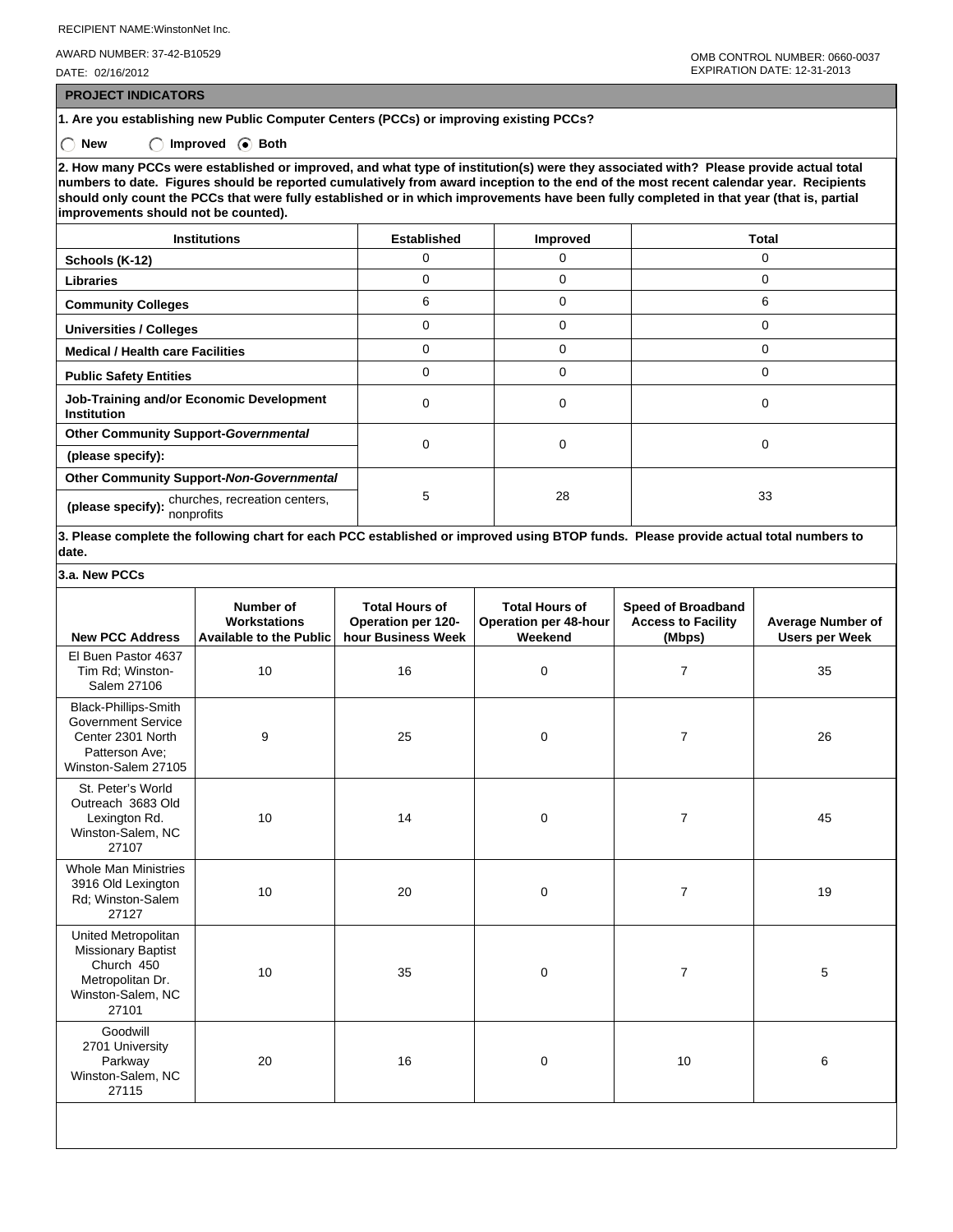## AWARD NUMBER: 37-42-B10529

| <b>New PCC Address</b>                                                                                                      | Number of<br><b>Workstations</b><br><b>Available to the Public</b> | <b>Total Hours of</b><br>Operation per 120-<br>hour Business Week        | <b>Total Hours of</b><br><b>Operation per 48-hour</b><br>Weekend | <b>Speed of Broadband</b><br><b>Access to Facility</b><br>(Mbps) | Average Number of<br><b>Users per Week</b> |  |  |
|-----------------------------------------------------------------------------------------------------------------------------|--------------------------------------------------------------------|--------------------------------------------------------------------------|------------------------------------------------------------------|------------------------------------------------------------------|--------------------------------------------|--|--|
| <b>REACT Center</b><br><b>Employment Security</b><br>Commission<br>450 Hanes Mill Road,<br>Suite 101<br>Winston-Salem, NC   | 20                                                                 | 18                                                                       | 0                                                                | $\overline{7}$                                                   | 5                                          |  |  |
| Forsyth Tech West<br>Campus Job Link<br>1300 Bolton Street<br>Winston Salem, NC<br>27103                                    | 10                                                                 | 18                                                                       | 0                                                                | 10                                                               | 7                                          |  |  |
| Forsyth Tech<br><b>International Center</b><br>Forsyth County Public<br>Library<br>660 West 5th Street<br>Winston-Salem, NC | 18                                                                 | 20                                                                       | 3                                                                | 6                                                                | 23                                         |  |  |
| Forsyth Tech Mazie S.<br><b>Woodruff Center</b><br>4905 Lansing Dr.<br>Winston-Salem, NC                                    | 21                                                                 | 34                                                                       | 0                                                                | 10                                                               | 10                                         |  |  |
| Winston-Salem Urban<br>League<br>201 W. 5th St.<br>Winston-Salem, NC<br>27101                                               | 17                                                                 | 25                                                                       | 0                                                                | 1.54                                                             | 9                                          |  |  |
| <b>Add New PCC</b><br><b>Remove New PCC</b>                                                                                 |                                                                    |                                                                          |                                                                  |                                                                  |                                            |  |  |
| 3.b. Improved PCCs                                                                                                          |                                                                    |                                                                          |                                                                  |                                                                  |                                            |  |  |
| <b>New PCC Address</b>                                                                                                      | Number of<br><b>Workstations</b><br><b>Available to the Public</b> | <b>Total Hours of</b><br><b>Operation per 120-</b><br>hour Business Week | <b>Total Hours of</b><br><b>Operation per 48-hour</b><br>Weekend | <b>Speed of Broadband</b><br><b>Access to Facility</b><br>(Mbps) | <b>Average Number of</b>                   |  |  |
| <b>Prior to Improvement</b>                                                                                                 | <b>Users per Week</b>                                              |                                                                          |                                                                  |                                                                  |                                            |  |  |
|                                                                                                                             |                                                                    |                                                                          |                                                                  |                                                                  |                                            |  |  |
| 1st Outreach (was<br>Faith Seeds Re-entry<br>Program)<br>965 Northwest Blvd;<br>Winston-Salem 27105                         | 6                                                                  | 9                                                                        | $\mathbf 0$                                                      | 1.5                                                              | 165                                        |  |  |
| Adaptables<br>Independent Living<br>Center 3650 N.<br>Patterson Ave;<br>Winston-Salem 27105                                 | 6                                                                  | 40                                                                       | $\pmb{0}$                                                        | 1.5                                                              | 20                                         |  |  |
| <b>Belview Neighborhood</b><br><b>Recreation Center</b><br>2800 Burgundy St;<br>Winston-Salem 27107                         | 8                                                                  | 50                                                                       | $\pmb{0}$                                                        | $1.5$                                                            | 100                                        |  |  |
| <b>Blessed of God</b><br>Ministries 740 Chatham<br>Rd. Winston-Salem,<br><b>NC 27101</b>                                    | 10                                                                 | $\,6$                                                                    | $\overline{2}$                                                   | 1.5                                                              | 100                                        |  |  |
| Brown & Douglas<br><b>Recreation Center</b><br>4725 Indiana Ave;<br>Winston-Salem 27106                                     | 8                                                                  | 73                                                                       | $\pmb{0}$                                                        | 1.5                                                              | 100                                        |  |  |
|                                                                                                                             |                                                                    |                                                                          |                                                                  |                                                                  |                                            |  |  |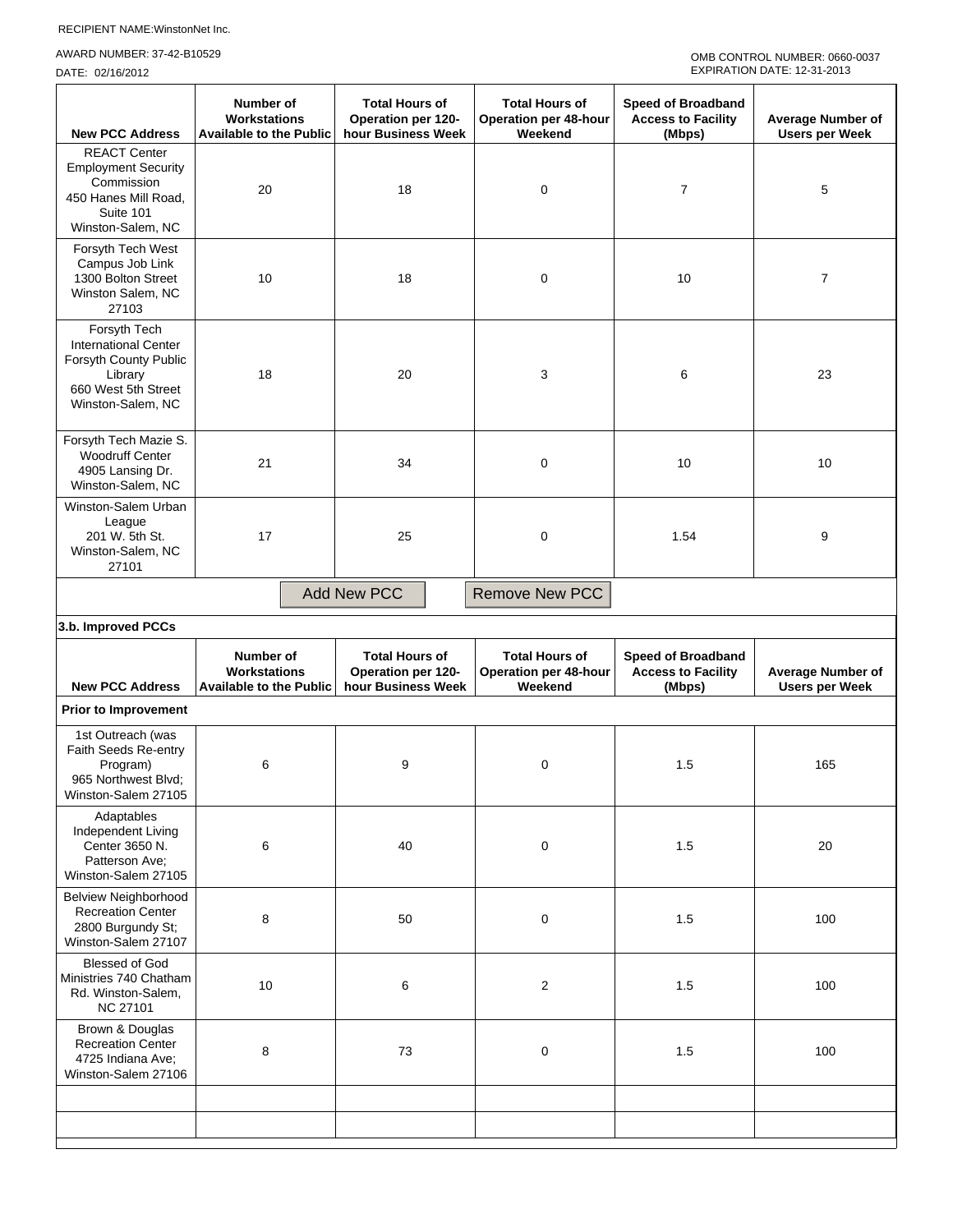AWARD NUMBER: 37-42-B10529

| <b>Prior to Improvement</b>                                                                                                         |       |    |                         |     |     |  |  |
|-------------------------------------------------------------------------------------------------------------------------------------|-------|----|-------------------------|-----|-----|--|--|
| Carl H. Russell Sr.<br><b>Recreation Center</b><br>3521 Carver School<br>Road; Winston-Salem<br>27105                               | 8     | 56 | 0                       | 1.5 | 100 |  |  |
| <b>Transformed Lives</b><br>(was All God's<br>Children, Families First)<br>2610 New Walkertown<br>Rd.<br>Winston-Salem, NC<br>27101 | 10    | 36 | 3                       | 1.5 | 55  |  |  |
| <b>Fourteenth Street</b><br><b>Community Recreation</b><br>Center 2020 N.E. 14th<br>St; Winston-Salem<br>27105                      | 10    | 56 | 0                       | 1.5 | 100 |  |  |
| Georgia E. Taylor<br>Neighborhood<br><b>Recreation Center</b><br>1471 W. Clemmonsville<br>Rd; Winston-Salem<br>27127                | 6     | 57 | $\pmb{0}$               | 1.5 | 100 |  |  |
| <b>Green Street United</b><br>Methodist Church 639<br>Green Street; Winston-<br>Salem 27101                                         | 8     | 6  | 4                       | 1.5 | 110 |  |  |
| <b>Goler Memorial AME</b><br>Zion Church 630 N.<br>Patterson Ave;<br>Winston-Salem 27101                                            | 10    | 6  | $\overline{\mathbf{c}}$ | 1.5 | 110 |  |  |
| Hanes Hosiery<br>Community Center 501<br>Reynolds Blvd;<br>Winston-Salem 27105                                                      | 12    | 70 | $\pmb{0}$               | 1.5 | 100 |  |  |
| <b>Little Creek</b><br>Neighborhood<br>Recreation Center 610<br>Foxcroft Dr; Winston-<br>Salem 27103                                | 6     | 49 | 0                       | 1.5 | 100 |  |  |
| Martin Luther King Jr.<br><b>Community Recreation</b><br>Center 2001 Pittsburg<br>Ave; Winston-Salem<br>27105                       | 10    | 70 | $\pmb{0}$               | 1.5 | 100 |  |  |
| Miller Park Community<br>Recreation Center 400<br>Leisure Ln; Winston-<br>Salem 27103                                               | $\,6$ | 70 | $\pmb{0}$               | 1.5 | 100 |  |  |
| Old Town Recreation<br>Center 4550 Shattalon<br>Dr; Winston-Salem<br>27106                                                          | $\,6$ | 52 | $\pmb{0}$               | 1.5 | 100 |  |  |
| Polo Park Community<br><b>Recreation Center</b><br>1850 Polo Road;<br>Winston-Salem 27106                                           | $\,6$ | 70 | $\pmb{0}$               | 1.5 | 100 |  |  |
| <b>Praise Assembly</b><br>Christian Center 2252<br>Queen St; Winston-<br>Salem 27103                                                | 8     | 6  | $\boldsymbol{2}$        | 1.5 | 100 |  |  |
|                                                                                                                                     |       |    |                         |     |     |  |  |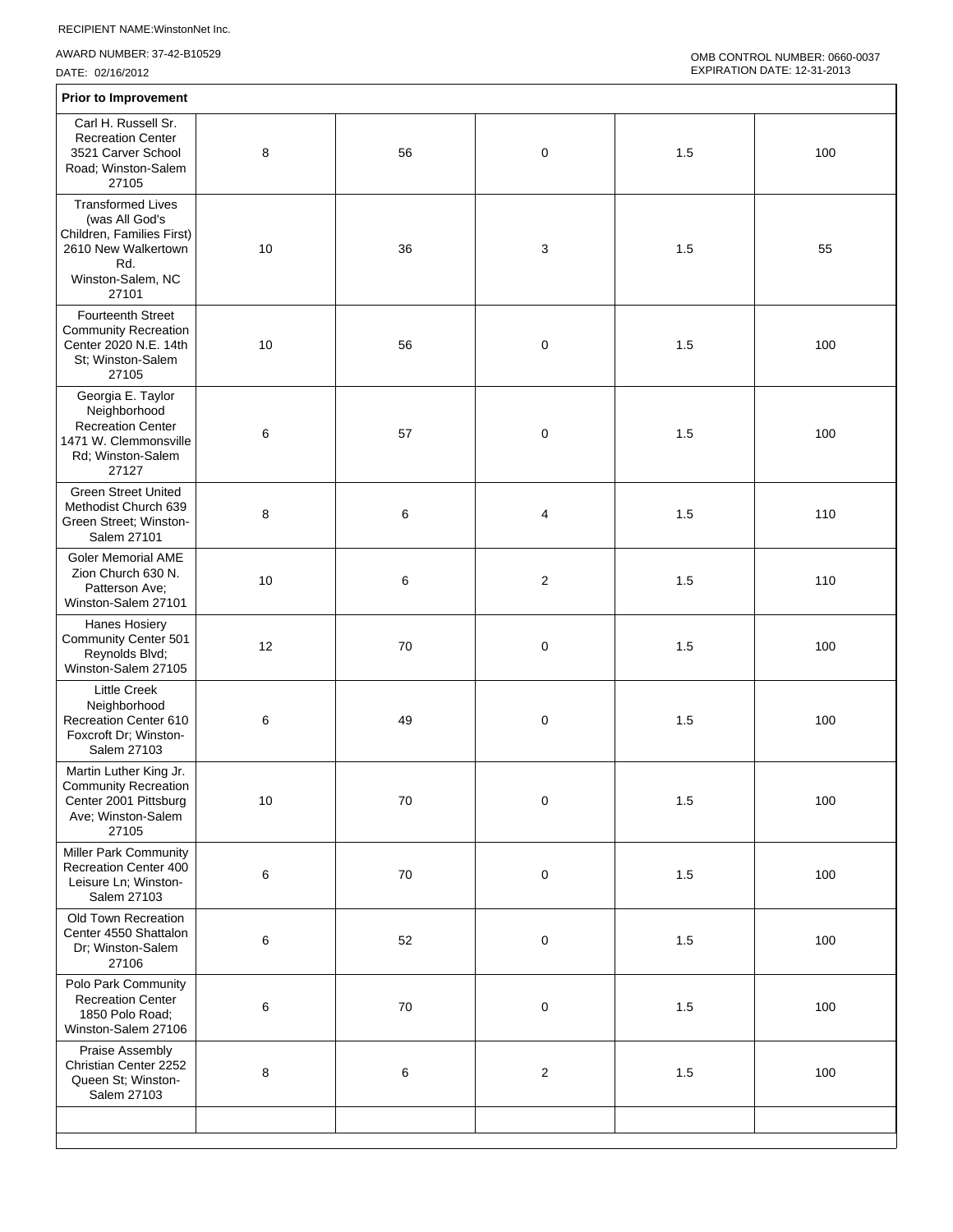AWARD NUMBER: 37-42-B10529

| <b>Rupert Bell</b><br>Neighborhood<br><b>Recreation Center</b><br>1501 Mount Zion<br>Place; Winston-Salem<br>27101                                     | 10   | 52                 | $\pmb{0}$               | 1.5              | 100            |
|--------------------------------------------------------------------------------------------------------------------------------------------------------|------|--------------------|-------------------------|------------------|----------------|
| Sedge Garden<br>Neighborhood<br>Recreation Center 401<br>Robbins Rd; Winston-<br>Salem 27107                                                           | 8    | 52                 | $\pmb{0}$               | 1.5              | 100            |
| SE Gateway YWCA<br>1300 South Main St;<br>Winston-Salem 27127                                                                                          | 6    | 76                 | 14                      | 1.5              | 165            |
| South Fork Center/Our<br>House 4403 Country<br>Club Rd; Winston-<br>Salem 27104                                                                        | 6    | 69                 | $\pmb{0}$               | 1.5              | 100            |
| <b>Sprague Street</b><br><b>Recreation Center</b><br>1350 E. Sprague St;<br>Winston-Salem 27107                                                        | 10   | 56                 | $\pmb{0}$               | 1.5              | 100            |
| St. Benedict the Moor<br>Catholic Church 1625<br>E. 12th Street;<br>Winston-Salem 27101                                                                | 10   | 4                  | 8                       | 1.5              | 75             |
| Winston Lake Family<br>YMCA 901 Waterworks<br>Rd; Winston-Salem<br>27101                                                                               | 10   | 79                 | 12                      | 1.5              | 100            |
| William C. Sims Sr.<br>Neighborhood<br><b>Recreation Center</b><br>1201 Alder St;<br>Winston-Salem 27127                                               | 10   | 37                 | $\mathbf 0$             | 1.5              | 100            |
| Reynolds Park<br><b>Recreation Center (was</b><br>Roscoe Anderson Jr.<br><b>Recreation Center)</b><br>2450 Reynolds Park<br>Rd; Winston-Salem<br>27107 | 6    | 70                 | $\pmb{0}$               | 1.5              | 100            |
| Union Baptist Church<br>1200 N. Trade St;<br>Winston-Salem 27101                                                                                       | 10   | 6                  | $\overline{\mathbf{c}}$ | 1.5              | 100            |
|                                                                                                                                                        |      | <b>Add New PCC</b> | <b>Remove New PCC</b>   |                  |                |
| After Improvement                                                                                                                                      |      |                    |                         |                  |                |
| 1st Outreach (was<br>Faith Seeds Re-entry<br>Program)<br>965 Northwest Blvd;<br>Winston-Salem 27105                                                    | 14   | $30\,$             | $\pmb{0}$               | $\boldsymbol{7}$ | 23             |
| Adaptables<br>Independent Living<br>Center 3650 N.<br>Patterson Ave;<br>Winston-Salem 27105                                                            | 4    | 30                 | $\mathbf 0$             | $\overline{7}$   | $\overline{7}$ |
| <b>Belview Neighborhood</b><br><b>Recreation Center</b><br>2800 Burgundy St;<br>Winston-Salem 27107                                                    | $10$ | 51                 | $\pmb{0}$               | $\overline{7}$   | 21             |
|                                                                                                                                                        |      |                    |                         |                  |                |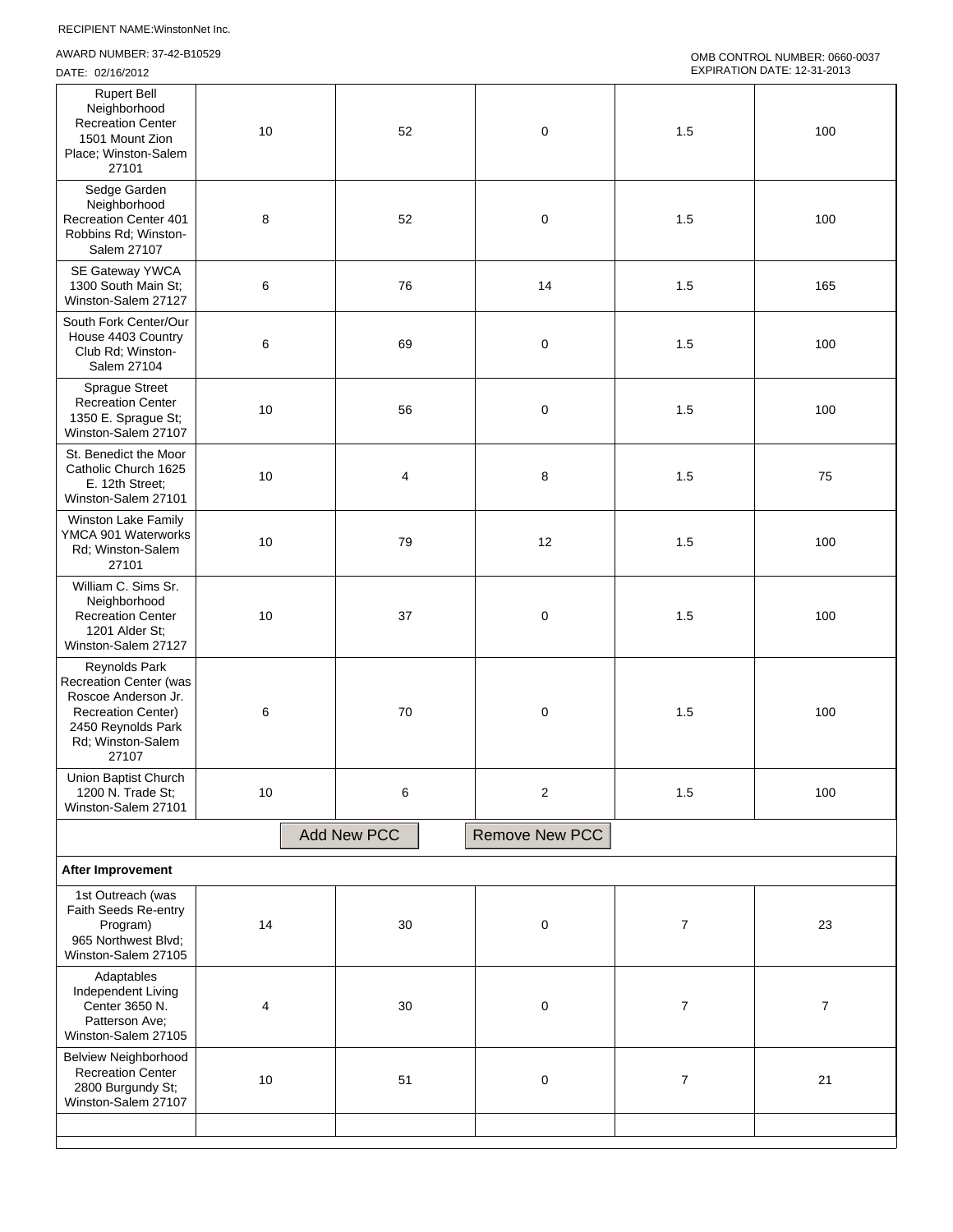AWARD NUMBER: 37-42-B10529

| Blessed of God<br>Ministries 740 Chatham<br>Rd. Winston-Salem,<br><b>NC 27101</b>                                                   | 10               | 15 | $\pmb{0}$ | $\boldsymbol{7}$ | 8   |
|-------------------------------------------------------------------------------------------------------------------------------------|------------------|----|-----------|------------------|-----|
| Brown & Douglas<br><b>Recreation Center</b><br>4725 Indiana Ave;<br>Winston-Salem 27106                                             | 11               | 52 | $\pmb{0}$ | $\overline{7}$   | 67  |
| Carl H. Russell Sr.<br><b>Recreation Center</b><br>3521 Carver School<br>Road; Winston-Salem<br>27105                               | 10               | 56 | 0         | $\overline{7}$   | 38  |
| <b>Transformed Lives</b><br>(was All God's<br>Children, Families First)<br>2610 New Walkertown<br>Rd.<br>Winston-Salem, NC<br>27101 | 10               | 18 | $\pmb{0}$ | $\overline{7}$   | 16  |
| Fourteenth Street<br><b>Community Recreation</b><br>Center 2020 N.E. 14th<br>St; Winston-Salem<br>27105                             | 8                | 56 | $\pmb{0}$ | $\overline{7}$   | 92  |
| Georgia E. Taylor<br>Neighborhood<br><b>Recreation Center</b><br>1471 W. Clemmonsville<br>Rd; Winston-Salem<br>27127                | 6                | 57 | $\pmb{0}$ | $\overline{7}$   | 19  |
| <b>Green Street United</b><br>Methodist Church 639<br>Green Street; Winston-<br>Salem 27101                                         | 10               | 12 | 0         | $\overline{7}$   | 3   |
| <b>Goler Memorial AME</b><br>Zion Church 630 N.<br>Patterson Ave:<br>Winston-Salem 27101                                            | 10               | 12 | 0         | $\overline{7}$   | 23  |
| Hanes Hosiery<br><b>Community Center 501</b><br>Reynolds Blvd;<br>Winston-Salem 27105                                               | 13               | 61 | 0         | $\boldsymbol{7}$ | 147 |
| Little Creek<br>Neighborhood<br>Recreation Center 610<br>Foxcroft Dr; Winston-<br>Salem 27103                                       | 6                | 52 | $\pmb{0}$ | $\boldsymbol{7}$ | 6   |
| Martin Luther King Jr.<br><b>Community Recreation</b><br>Center 2001 Pittsburg<br>Ave; Winston-Salem<br>27105                       | 9                | 61 | $\pmb{0}$ | $\boldsymbol{7}$ | 54  |
| <b>Miller Park Community</b><br>Recreation Center 400<br>Leisure Ln; Winston-<br>Salem 27103                                        | $\boldsymbol{7}$ | 61 | $\pmb{0}$ | $\boldsymbol{7}$ | 54  |
| Old Town Recreation<br>Center 4550 Shattalon<br>Dr; Winston-Salem<br>27106                                                          | $\boldsymbol{7}$ | 52 | $\pmb{0}$ | $\boldsymbol{7}$ | 29  |
| Polo Park Community<br><b>Recreation Center</b><br>1850 Polo Road;<br>Winston-Salem 27106                                           | $\boldsymbol{9}$ | 61 | $\pmb{0}$ | $\boldsymbol{7}$ | 39  |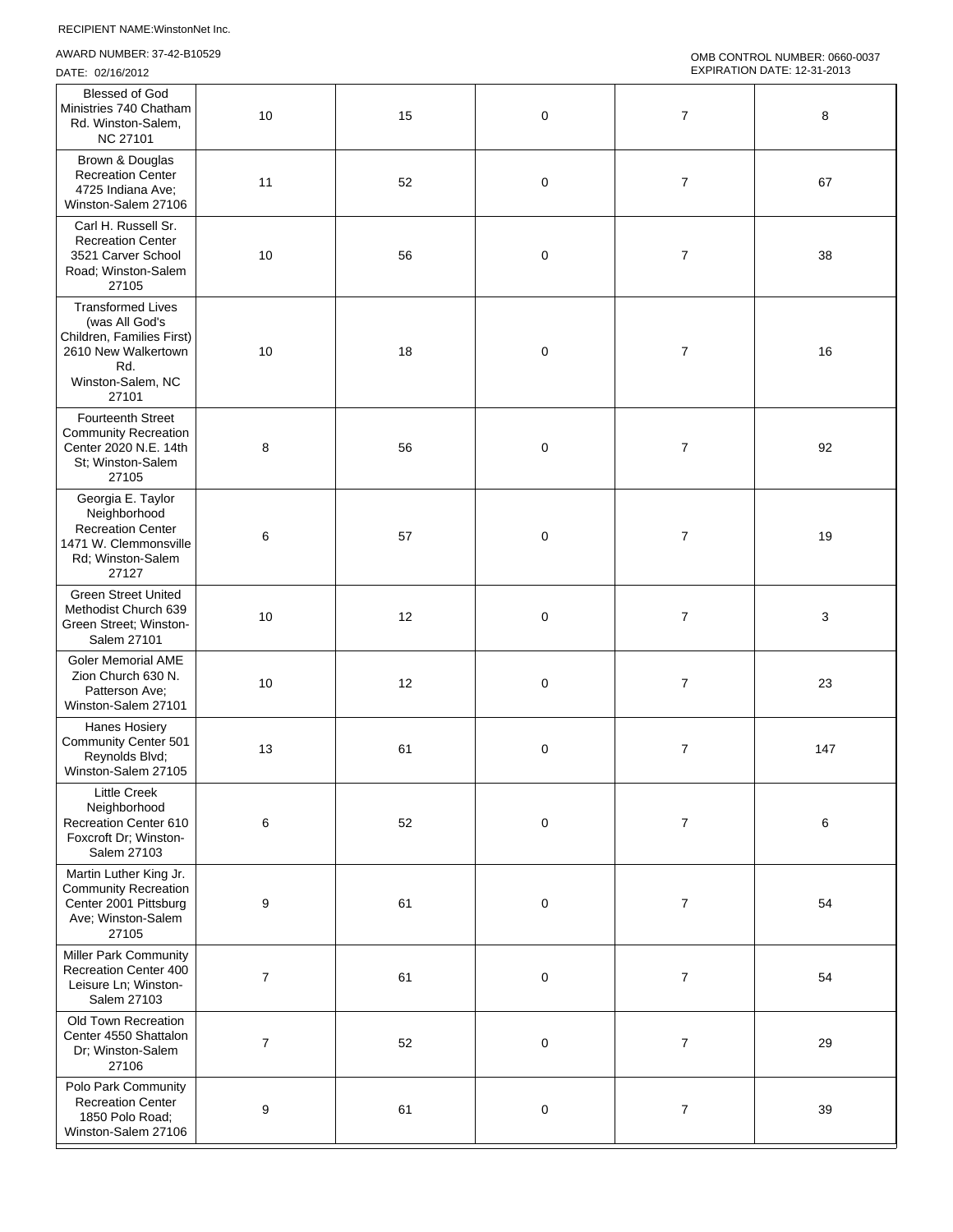AWARD NUMBER: 37-42-B10529

```
OMB CONTROL NUMBER: 0660-0037 
EXPIRATION DATE: 12-31-2013
```

| Praise Assembly<br>Christian Center 2252<br>Queen St; Winston-<br>Salem 27103                                                                                                                                                                                                                                                                                                                                  | 8     | 5                                                                                            | 4                     | $\overline{7}$   | 13               |
|----------------------------------------------------------------------------------------------------------------------------------------------------------------------------------------------------------------------------------------------------------------------------------------------------------------------------------------------------------------------------------------------------------------|-------|----------------------------------------------------------------------------------------------|-----------------------|------------------|------------------|
| <b>Rupert Bell</b><br>Neighborhood<br><b>Recreation Center</b><br>1501 Mount Zion<br>Place; Winston-Salem<br>27101                                                                                                                                                                                                                                                                                             | 11    | 52                                                                                           | $\mathbf 0$           | $\overline{7}$   | 70               |
| Sedge Garden<br>Neighborhood<br><b>Recreation Center 401</b><br>Robbins Rd; Winston-<br>Salem 27107                                                                                                                                                                                                                                                                                                            | 9     | 49                                                                                           | $\pmb{0}$             | $\boldsymbol{7}$ | 130              |
| SE Gateway YWCA<br>1300 South Main St;<br>Winston-Salem 27127                                                                                                                                                                                                                                                                                                                                                  | 6     | 75                                                                                           | 14                    | $\boldsymbol{7}$ | 38               |
| South Fork Center/Our<br>House 4403 Country<br>Club Rd; Winston-<br>Salem 27104                                                                                                                                                                                                                                                                                                                                | 8     | 60                                                                                           | $\pmb{0}$             | $\overline{7}$   | 57               |
| <b>Sprague Street</b><br><b>Recreation Center</b><br>1350 E. Sprague St;<br>Winston-Salem 27107                                                                                                                                                                                                                                                                                                                | 9     | 61                                                                                           | $\pmb{0}$             | $\overline{7}$   | 114              |
| St. Benedict the Moor<br>Catholic Church 1625<br>E. 12th Street;<br>Winston-Salem 27101                                                                                                                                                                                                                                                                                                                        | 9     | $\boldsymbol{2}$                                                                             | $\pmb{0}$             | $\boldsymbol{7}$ | 4                |
| Union Baptist Church<br>1200 N. Trade St:<br>Winston-Salem 27101                                                                                                                                                                                                                                                                                                                                               | 10    | 12                                                                                           | 0                     | $\boldsymbol{7}$ | $\boldsymbol{7}$ |
| William C. Sims Sr.<br>Neighborhood<br><b>Recreation Center</b><br>1201 Alder St;<br>Winston-Salem 27127                                                                                                                                                                                                                                                                                                       | 10    | 40                                                                                           | $\pmb{0}$             | $\overline{7}$   | 46               |
| <b>Reynolds Park</b><br>Recreation Center (was<br>Roscoe Anderson Jr.<br><b>Recreation Center)</b><br>2450 Reynolds Park<br>Rd; Winston-Salem<br>27107                                                                                                                                                                                                                                                         | 12    | 52                                                                                           | $\pmb{0}$             | $\overline{7}$   | 308              |
| Winston Lake Family<br>YMCA 901 Waterworks<br>Rd; Winston-Salem<br>27101                                                                                                                                                                                                                                                                                                                                       | 10    | 12                                                                                           | $\pmb{0}$             | 7                | 45               |
|                                                                                                                                                                                                                                                                                                                                                                                                                |       | <b>Add New PCC</b>                                                                           | <b>Remove New PCC</b> |                  |                  |
|                                                                                                                                                                                                                                                                                                                                                                                                                |       | 4.a. Please check the primary uses of the PCCs funded by this award. (Check all that apply.) |                       |                  |                  |
| $\sqrt{\phantom{a}}$ Open Lab Time<br>4.b. If "other," please specify the primary use of the PCCs:                                                                                                                                                                                                                                                                                                             | Other | <b>Training</b>                                                                              |                       |                  |                  |
| N/A                                                                                                                                                                                                                                                                                                                                                                                                            |       |                                                                                              |                       |                  |                  |
| 5. Please list all of the PCC broadband equipment and/or supplies you have purchased during the past year using BTOP grant funds or other<br>(matching) funds, including any customer premises equipment or end-user devices. If additional space is needed, please attach a list of<br>equipment and/or supplies. Please also describe how the equipment and supplies have been deployed (600 words or less). |       |                                                                                              |                       |                  |                  |
|                                                                                                                                                                                                                                                                                                                                                                                                                |       |                                                                                              |                       |                  |                  |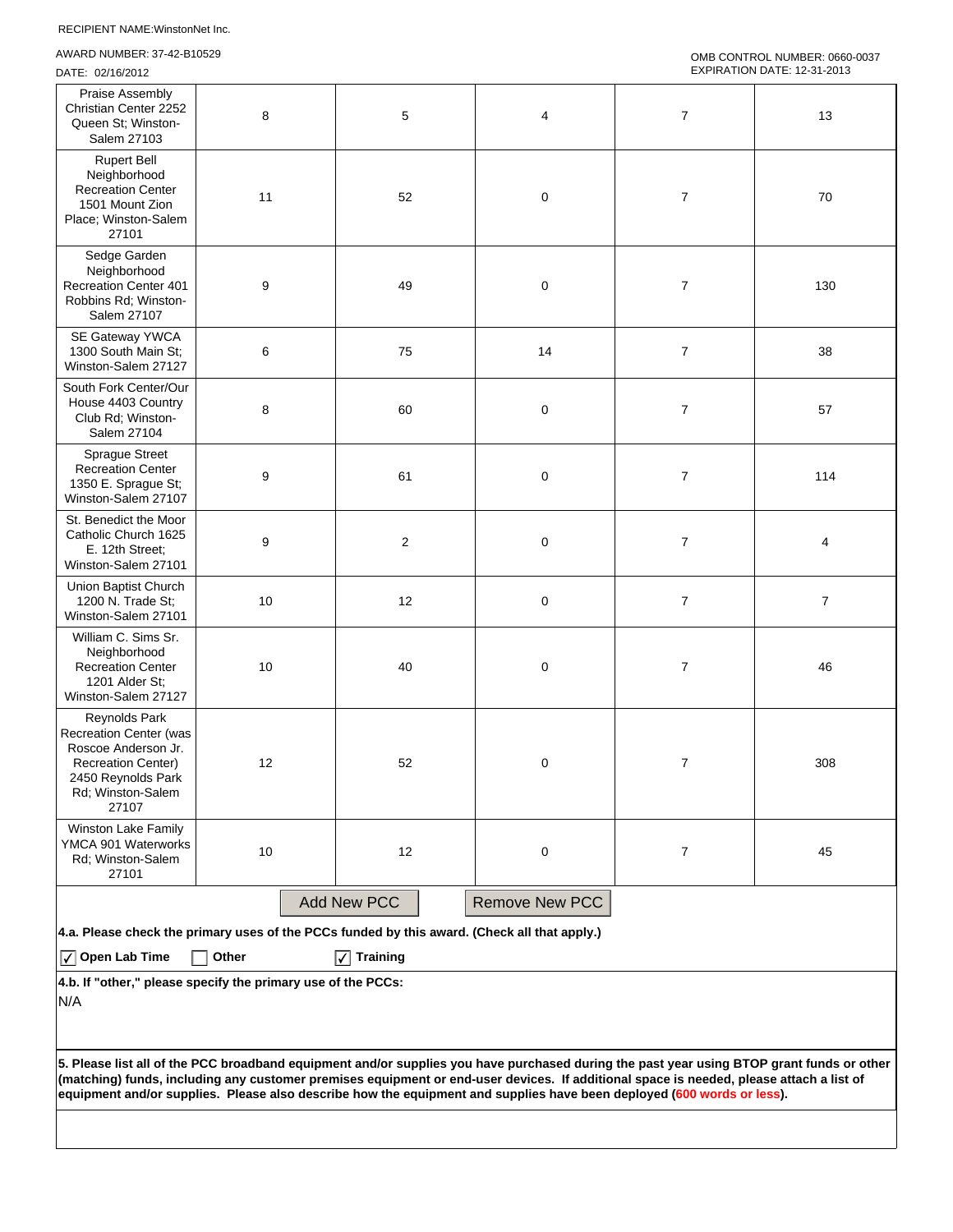## AWARD NUMBER: 37-42-B10529

DATE: 02/16/2012

| <b>Manufacturer</b>           | <b>Items</b>                            | <b>Unit Cost per</b><br><b>Item</b> | Number of<br><b>Units</b> | Narrative description of how the equipment and supplies were<br>deployed                |
|-------------------------------|-----------------------------------------|-------------------------------------|---------------------------|-----------------------------------------------------------------------------------------|
| Hewlett-Packard               | <b>Thin Clients</b>                     | 649                                 | 369                       | Thin clients were deployed to an average of three labs per week.                        |
| Hewlett-Packard               | Servers                                 | 16,219                              | 2                         | Servers were deployed to A1A, a safe facility we use to store our servers.              |
| <b>Office Supply Services</b> | 36" fixed tables                        | 221                                 | 22                        | Tables were deployed to an average of three labs per week.                              |
| <b>Office Supply Services</b> | 36" adjustable<br>tables                | 1,153                               | 23                        | Tables were deployed to an average of three labs per week.                              |
| <b>Office Supply Services</b> | 60" fixed tables                        | 266                                 | 64                        | Tables were deployed to an average of three labs per week.                              |
| <b>Office Supply Services</b> | 72" fixed tables                        | 156                                 | 40                        | Tables were deployed to an average of three labs per week.                              |
| <b>Office Supply Services</b> | chairs                                  | 59                                  | 280                       | Chairs were deployed to an average of three labs per week.                              |
| <b>Hewlett Packard</b>        | laptops                                 | 809                                 | 20                        | Laptops were deployed to Central Library to be used as mobile training equipment.       |
| Dell                          | Desktop<br>computers                    | 1,033                               | 111                       | Desktop computers were deployed to the six Forsyth Technical Community College<br>labs. |
| <b>DiData</b>                 | Cisco Router and<br>licenses            | 3,007                               | 9                         | Routers were deployed to the public computer labs.                                      |
| Cisco                         | Software for<br>Wireless<br>Controllers | 3.300                               | $\overline{2}$            | Software for twoWireless Controllers.                                                   |
| <b>Brocade</b>                | Wireless antennas                       | 248                                 | 37                        | The antennas were deployed on each thin client.                                         |
| Cisco                         | Fee for additional<br>licenses          | 846                                 | 14                        | For Forsyth Tech labs.                                                                  |
| Dixie Equipment               | Computer tables                         | 380                                 | 37                        | Deployed at Forsyth Tech labs.                                                          |
| <b>Hewlett Packard</b>        | <b>Ouick Release Kits</b>               | 17                                  | 369                       | Deployed at the public computer labs.                                                   |
| Totals:                       |                                         | 28,363                              | 1,399                     |                                                                                         |
|                               |                                         | <b>Add Equipment</b>                |                           | Remove Equipment                                                                        |

**6. For PCC access and training provided with BTOP grant funds, please provide the information below. Figures should be reported cumulatively from award inception to the end of the most recent calendar year.**

|                                        | <b>Types of Access or Training</b>                                                                                                                                                                                                                                                                                                                                                  | <b>Number of People</b><br><b>Targeted</b> | <b>Number of People</b><br>Participating | <b>Total Hours of Training</b><br><b>Offered</b> |
|----------------------------------------|-------------------------------------------------------------------------------------------------------------------------------------------------------------------------------------------------------------------------------------------------------------------------------------------------------------------------------------------------------------------------------------|--------------------------------------------|------------------------------------------|--------------------------------------------------|
| <b>Open Lab Access</b>                 |                                                                                                                                                                                                                                                                                                                                                                                     | 0                                          | 0                                        | 0                                                |
| <b>Multimedia</b>                      |                                                                                                                                                                                                                                                                                                                                                                                     | 629                                        | 508                                      | 1,011                                            |
| <b>Office skills</b>                   |                                                                                                                                                                                                                                                                                                                                                                                     | 1,439                                      | 1,281                                    | 2,958                                            |
| <b>ESL</b>                             |                                                                                                                                                                                                                                                                                                                                                                                     | 0                                          | 0                                        | 0                                                |
| <b>GED</b>                             |                                                                                                                                                                                                                                                                                                                                                                                     | 185                                        | 185                                      | 555                                              |
| <b>College Preparatory Training</b>    |                                                                                                                                                                                                                                                                                                                                                                                     | 0                                          | 0                                        | 0                                                |
| <b>Basic Internet and Computer Use</b> |                                                                                                                                                                                                                                                                                                                                                                                     | 2,372                                      | 1,985                                    | 3,871                                            |
| <b>Certified Training Programs</b>     |                                                                                                                                                                                                                                                                                                                                                                                     | 12                                         | 12                                       | 24                                               |
| Other (please specify):                | e-health, keyboarding, job seeking, resume<br>writing, tutoring, e-mail, Quickbooks, JAWS,<br>geneology, literacy, diversity, small<br>business, languages                                                                                                                                                                                                                          | 9,475                                      | 6,493                                    | 11,854                                           |
| Total                                  |                                                                                                                                                                                                                                                                                                                                                                                     | 14.112                                     | 10.464                                   | 20.273                                           |
|                                        | 7. Please describe how your Public Computer Center(s) promotes economic recovery in your area, such as through providing job training,<br>access to job searches, online course offerings, certifications and the like (600 words or less).<br>All of the public computer labs promote economic recovery by providing job training and job readiness services such as job readiness |                                            |                                          |                                                  |